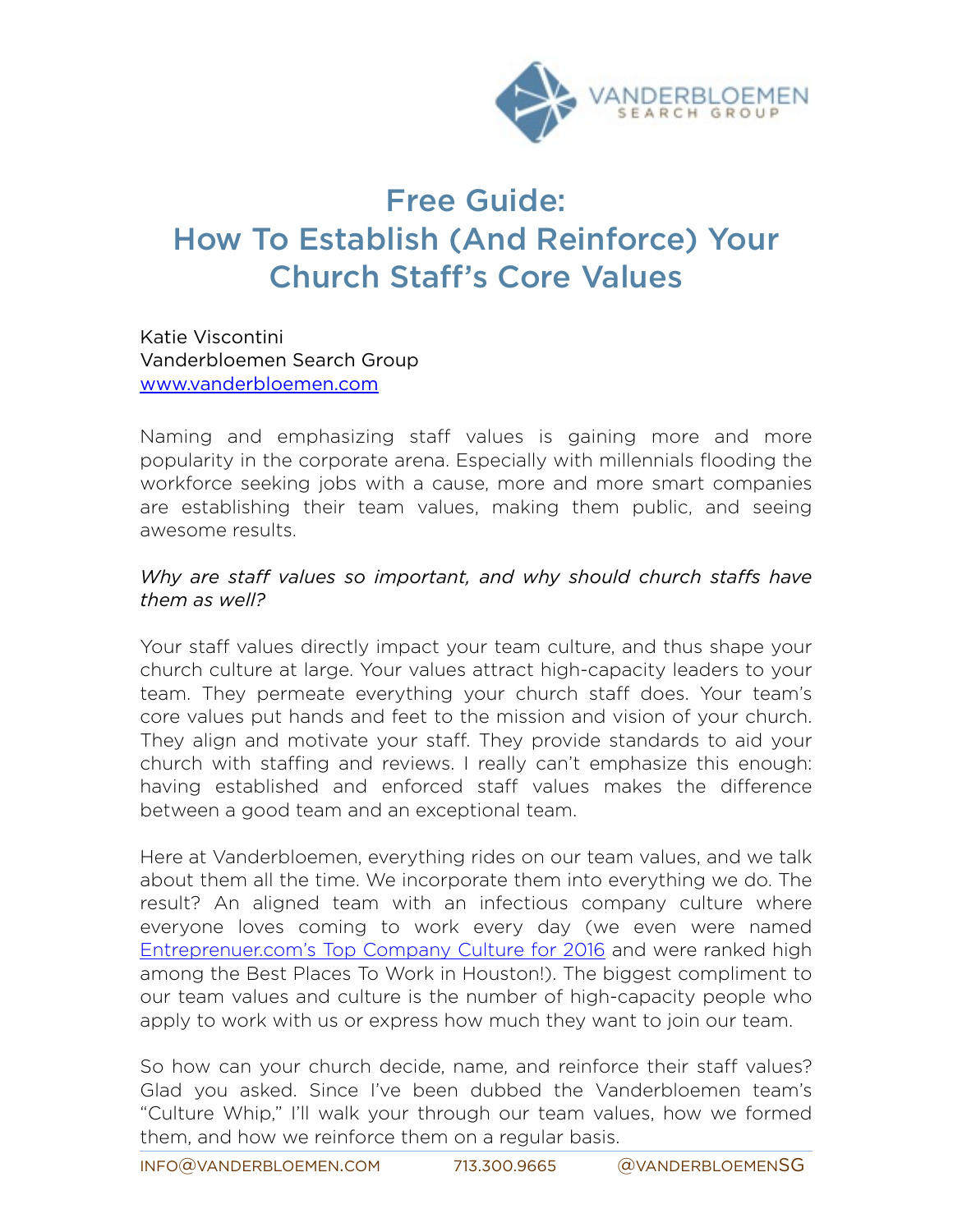

### 1. Brainstorm.

Hold a special meeting for your entire church staff (not just your leadership) dedicated solely to [brainstorming](https://www.vanderbloemen.com/blog/how-to-conduct-effective-brainstorming-meetings-with-your-church-staff) about what makes your team unique. Make the meeting fun and open to everyone's input. Write down everything that is said. Ask questions like:

*"What makes our staff different?" "What characteristics do we strive to embody as a team?" "How do we want the outside world to perceive our team?" "What's unique about how we do things or interact together?" "What adjectives do we wish described us?" "What makes you want to work here?"*

Don't only include how your staff is currently, but also write down what you want to be become. If you aren't already starting with a solid workplace culture, this is a great way to begin shaping it into what you want it to be. This is truly a time for blue-sky thinking for your entire team.

## 2. Cull.

Next, it's time for your leadership team to have their own meeting. Take the entire list you created while brainstorming, and begin to cull it down to 15-20 common ideas. Combine suggestions that are similar. Get rid of any ideas that came from left field that no one else echoed. Look for the common themes in everyone's input, and create a list of these 15-20 repeated ideas. Perhaps word each idea several different ways.

## 3. Survey.

Once you have your culled-down list of the common themes, distribute the list to your staff and have each of them anonymously vote on the 5 – 10 they think most accurately describe your staff's culture (and their desired culture). Less than 4 or 5 staff values leaves your team culture a little vague. More than 10 is too many to remember and reinforce.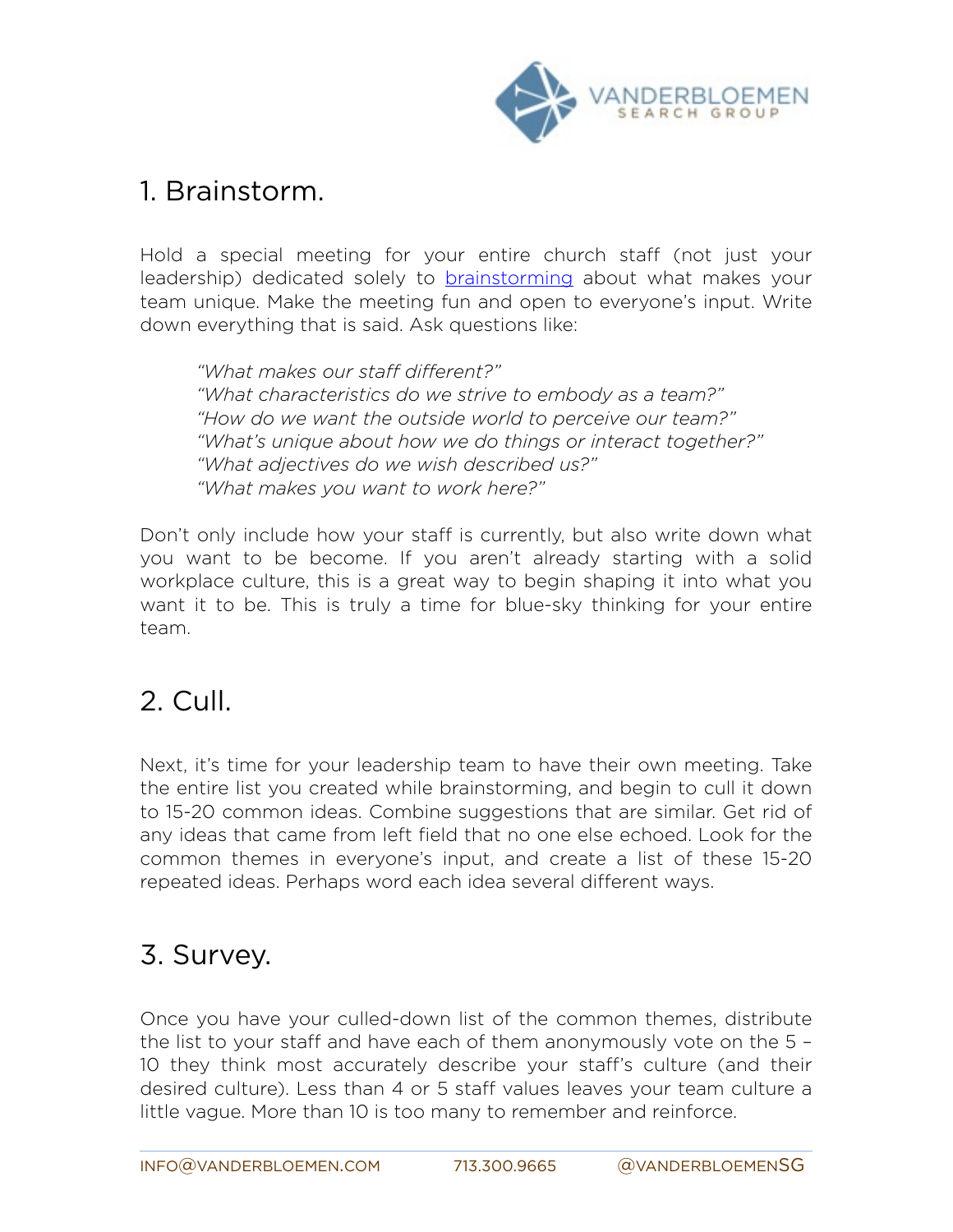

If you need some examples, here our the Vanderbloemen team's 9 core staff values:

*Broadband Love Unusual Servanthood Wow-Making Excellence Ridiculous Responsiveness Solution-Side Living Ever-Increasing Agility Stewardship of Life Constant Improvement Contagious Fun*

Here are a few other companies' staff values that we think are rad:

- [Hubspot](http://blog.hubspot.com/blog/tabid/6307/bid/34234/The-HubSpot-Culture-Code-Creating-a-Company-We-Love.aspx)
- [Southwest Airlines](https://www.southwest.com/html/about-southwest/careers/culture.html)
- [Apple](https://www.therainmakergroupinc.com/human-capital-strategy-blog/bid/118523/five-core-apple-beliefs-every-company-should-have)
- [Wistia](http://wistia.com/blog/company-values)
- [Call Ruby](http://www.callruby.com/the_watercooler/2009/08/rubyisms-ruby-receptionists-core-values/)
- [Dave Ramsey's Ramsey Solutions](https://www.daveramsey.com/careers/about-us)

#### 4. Make it official.

Choose the top-voted 5-10 staff values and then make a big deal about publicly naming them. Throw a staff celebration when you unveil them. Thank your team publicly for what they add to your team culture and how they live out the values. Remember, this isn't an unimportant detail in leading your staff. This is a big deal that will hugely affect the future of your team, its culture, and the vision of your church. Do whatever you can to make sure your team knows, loves, and owns these values that they helped establish.

## 5. Reinforce constantly.

Now that you have named your values, it's time for your leadership to come up with a specific plan to regularly reinforce them. The intentional and consistent emphasis of your values is key. If you name your staff